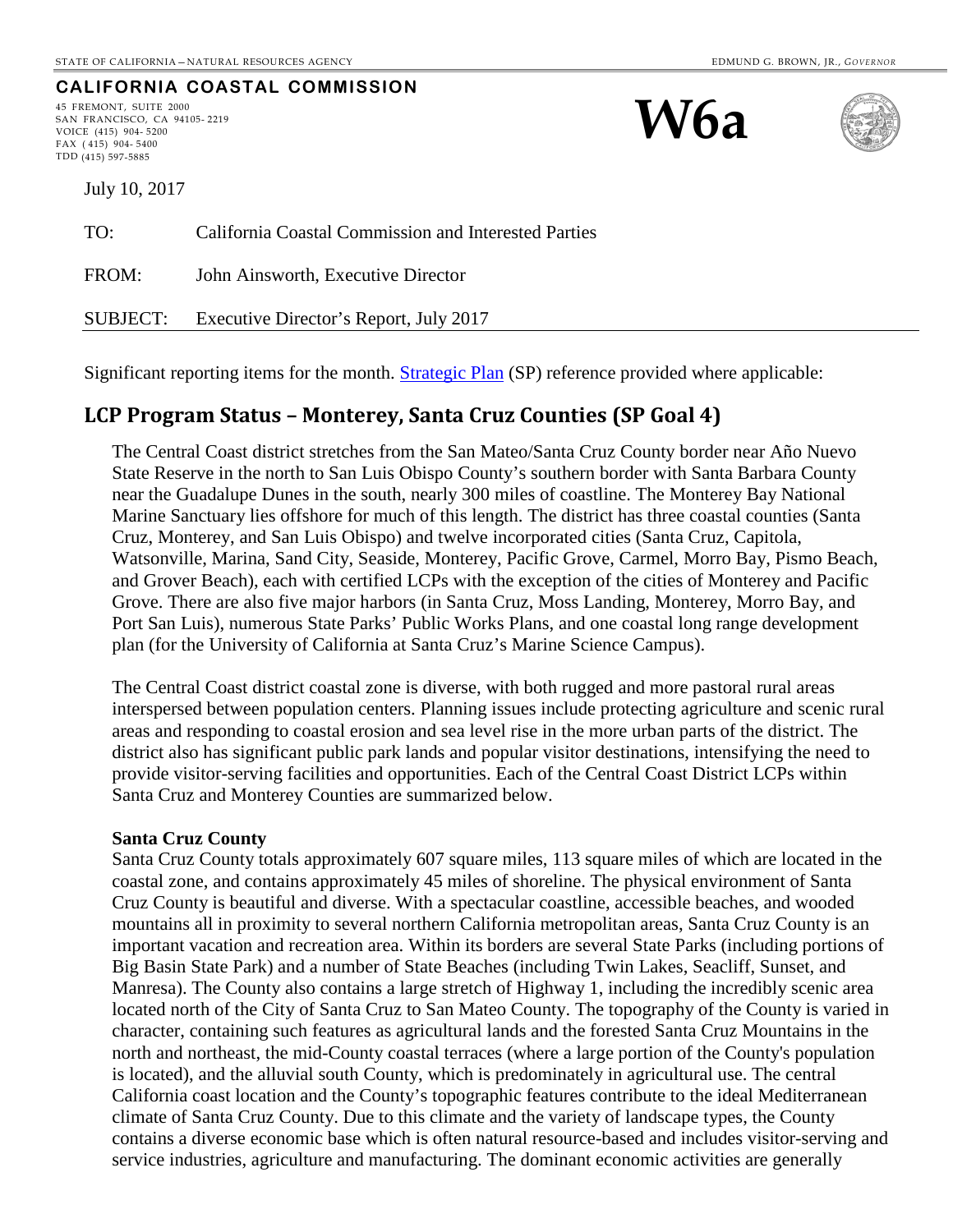centered in the agricultural and food processing of the south County and services and tourism in the North County. Other economic activities include quarrying, forestry, wood products, fishing, and other manufacturing. The County's LCP was originally adopted in 1983 and was last comprehensivly updated in 1994. A primary task the County is currently working on is updating the coastal hazards components of the LCP and Commission staff is working actively with the County on this update.

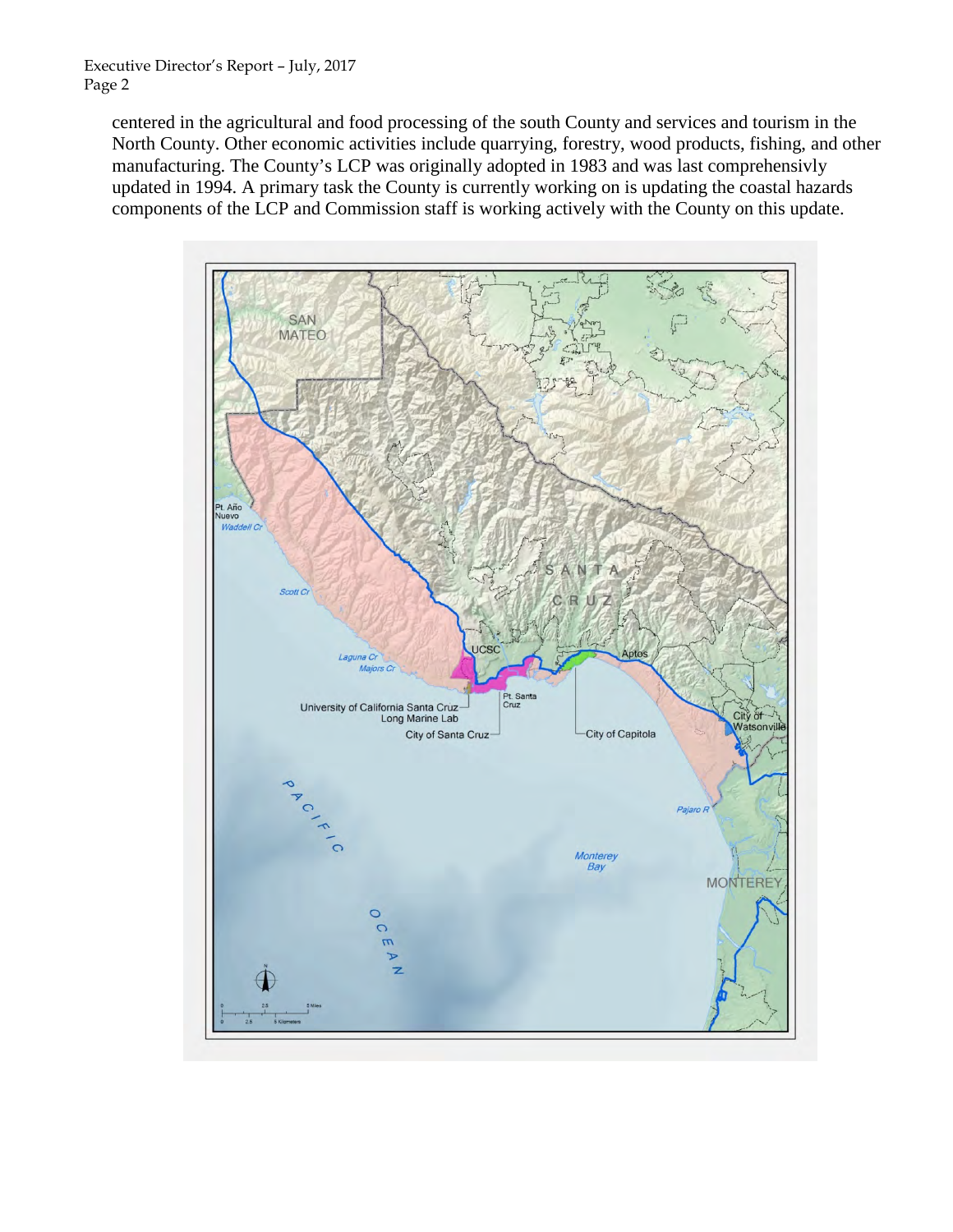### **City of Santa Cruz**

The City of Santa Cruz has about eight miles of shoreline and occupies a picturesque location along the banks of the San Lorenzo River, between the Pacific Ocean and the Santa Cruz Mountains. The majority of the City's coastal zone is urbanized, but open space and natural areas (e.g., Natural Bridges State Beach, Moore Creek Preserve, and UCSC's Terrace Point lands) are also found within the City's coastal zone. Steamer Lane, a famous surfing spot, is located just off of Lighthouse Point along scenic West Cliff Drive. The Santa Cruz Harbor is located in the City and is an important harbor facility for recreational and commercial fishing in Monterey Bay. The Santa Cruz Beach Boardwalk, adjoining commercial establishments, and the City's Municipal Wharf are located on and adjacent to the City's Main and Cowell Beaches. These areas together form an extremely popular beach and general visitor destination with an estimated one million visitors annually. The City is also home to many historic structures, including many buildings designed in a variety of Victorian architectural styles. The Commission certified the original LCP in 1981 and approved a major update of the LCP in 1995. The City is currently pursuing a full LCP update, and Commission staff continue to work closely with the City on that effort.

#### **City of Capitola-by-the-Sea**

The City of Capitola-by-the-Sea has about two miles of shoreline along Monterey Bay. Even though Capitola is highly urbanized, the City has many natural features, including New Brighton State Beach, several monarch butterfly groves, and Soquel Creek. The Esplanade in Capitola Village is a vibrant commercial visitor-serving district located adjacent to Capitola Beach and the mouth of Soquel Creek. The unarmored cliffs of Depot Hill located downcoast of Capitola Beach contain a rich assemblage of well-preserved marine fossils. The Commission certified the City's LCP in 1990, and certified three areas of deferred certification (Rispin Mansion, Shadowbrook, and El Salto parcels) in 2005. The City is currently working on an IP update, and Commission staff is working closely with City staff on this effort.

#### **City of Watsonville**

Only a small portion (less than 10%) of the City of Watsonville lies within the coastal zone. This coastal zone area constitutes approximately 300 acres and is mostly made up of undeveloped farmlands and sensitive habitat areas. Developed areas in the City's coastal zone include the City's wastewater treatment facility located on the Pajaro River, the City's landfill, and Pajaro Valley High School. The Commission certified the City's LCP in 1988, and at this time, no LCP update is planned.

#### **Monterey County**

Monterey County is located on the southern half of Monterey Bay along the central California coast. The Monterey County coastline extends approximately 136 miles from the flat coastal plain south of the Pajaro River to the rugged mountainous shoreline of Big Sur just south of the town of Gorda. Coastal estuaries, bays, and rivermouths add another 56 miles of shoreline to the coastal zone. Monterey County has four Land Use Plans (LUPs) for specific defined areas: North County, Del Monte Forest, Carmel Area, and Big Sur. There are three Areas of Deferred Certification in the County, at Fort Ord Dunes State Park, Mal Paso Beach, and Yankee Point.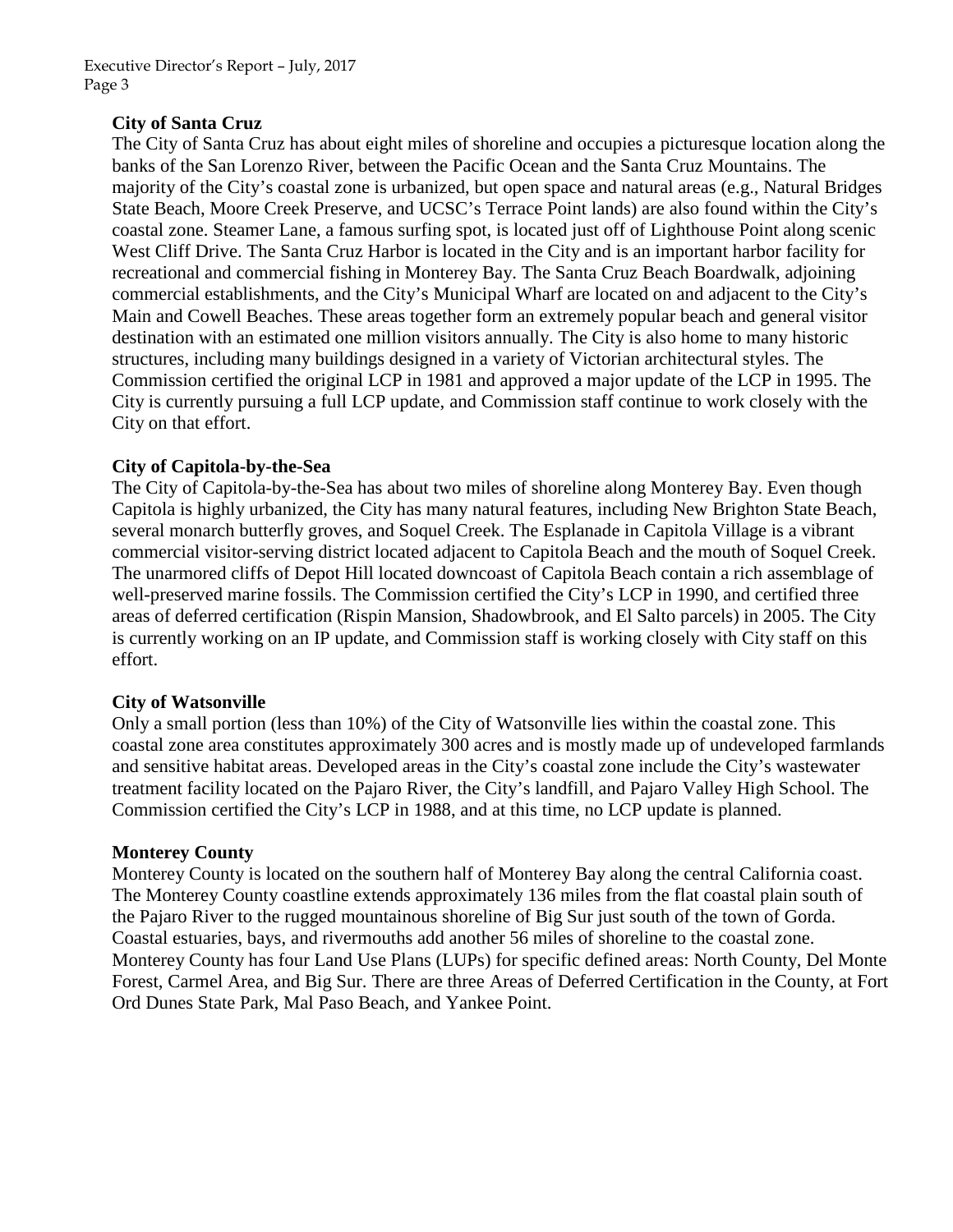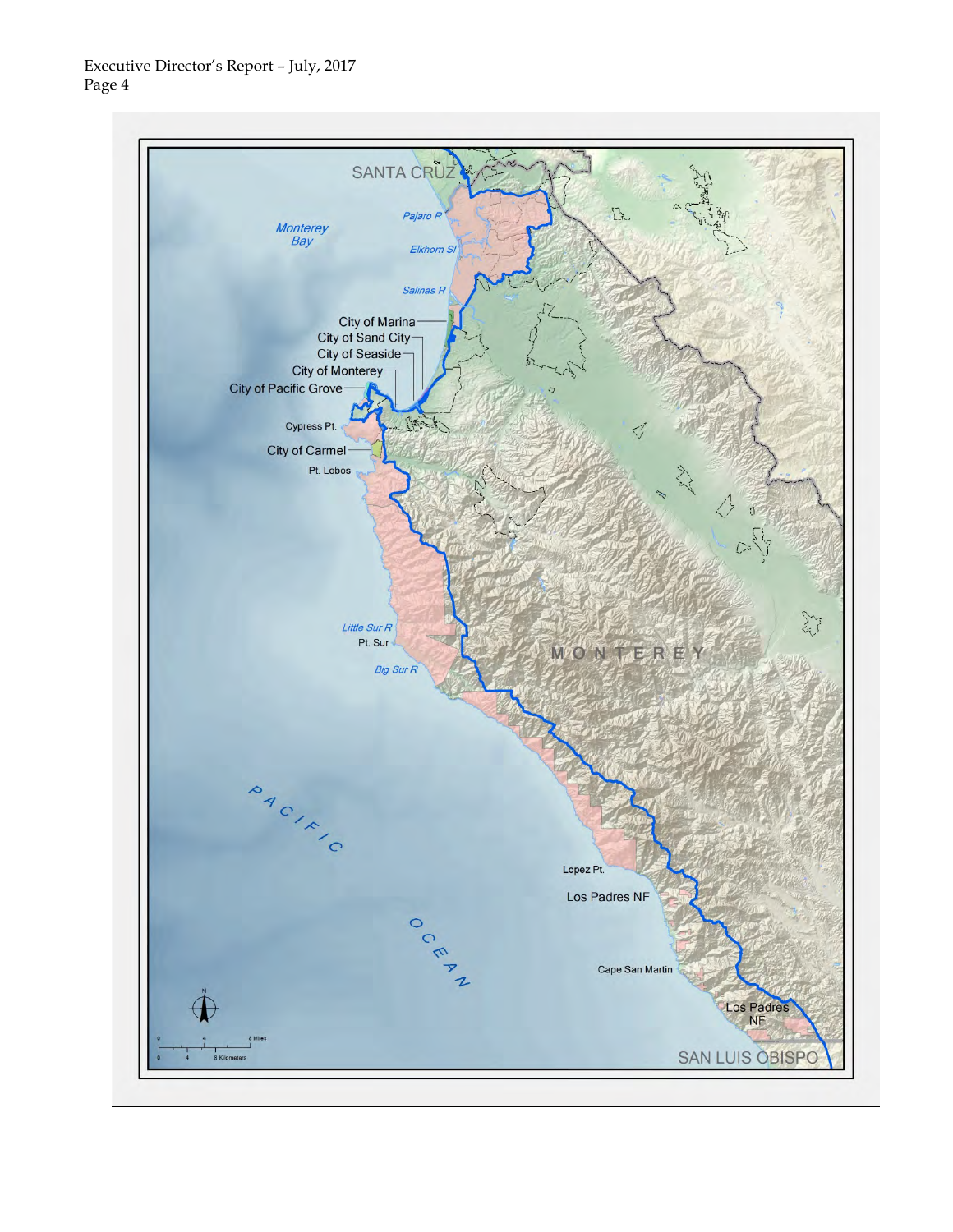> North County segment: The North County portion of the LCP was first certified in 1982. The North County coastal zone encompasses the unincorporated area of the county from the Pajaro River to the Marina city limit. This LCP segment includes roughly nine miles of shoreline and associated coastal dune habitat, thousands of acres of prime agricultural lands, rural and low-density residential development, and also includes Elkhorn Slough, which is one of California's principal estuaries and wetland features and a National Estuarine Research Reserve. Moss Landing Harbor and the Dynegy power plant are located in the unincorporated town of Moss Landing. The Harbor lies at the western edge of the Elkhorn Slough watershed and supports approximately 155 recreational motor and sail boats, and approximately 455 commercial, research, and recreational boats, including commercial fishing and oceanographic research vessels. Commission staff has been working with the County on updates to the North County portion of the LCP, including the Moss Landing Community Plan, that addresses additional protections for agricultural lands, groundwater resources, ESHA, wetlands, and other sensitive habitats; new provisions to address sea level rise and flood hazards; long-term planning for Moss Landing Harbor; and a General Development Plan for the reuse of the former National Refractories site at Moss Landing.

> Fort Ord Dunes State Park (Area of Deferred Certification): Fort Ord Dunes State Park is a new, roughly 990-acre State Park located west of Highway 1 in northern Monterey County. The park encompasses roughly four miles of shoreline and currently provides for limited day use. These lands were transferred from the federal government to State Parks in 1994. In 2004, the Fort Ord Dunes State Park General Plan was approved by the State Parks and Recreation Commission, which contemplates specific park improvements, including the establishment of campsites. Commission staff has worked collaboratively with State Parks on a new campground, dune restoration, and public access enhancement project which will be heard before the Commission at this hearing.

> Del Monte Forest segment: The Del Monte Forest portion of the LCP was first certified in 1984. This area extends inland three to four miles in places and is located along roughly 7 miles of central California shoreline on the Monterey Peninsula (occupying much of the peninsula landform) and is bounded roughly by the cities of Pacific Grove and Monterey to the north and northwest, and Carmel to the south. State Highway One skirts the Del Monte Forest a couple of miles inland. A circuitous private road system (commonly known as "17-mile Drive") winds through the Del Monte Forest. The Pebble Beach Company owns the roads and almost all of the undeveloped land in the Forest. The Del Monte Forest has long been recognized for its natural beauty and is well known for its mostly craggy shoreline that extends through the bluff platform and large areas of dunes up through and into a sloped landform mantled by native Monterey pine and cypress forest. The Del Monte Forest is home to a variety of plant and animal species, including some that are exceptionally rare. This LCP segment was the subject of a partial update in 2012 that also provided for a final build out and preservation plan for the Pebble Beach Company's remaining undeveloped landholdings in the Del Monte Forest.

> Carmel Area segment: The Carmel Area portion of the LCP was first certified in 1983. The Carmel Area of unincorporated Monterey County follows roughly seven miles of rugged shoreline south of the City of Carmel-by-the-Sea. South of the Carmel River, the Carmel area coastal zone encompasses a variety of habitat types and land uses including Monterey pine forest habitat, river, estuarine, and wetland habitats, chaparral, creeks and riparian habitats. Land uses include low-medium density residential, agricultural lands, commercial visitor-serving, and watershed protection areas. Primary issues are the preservation of agricultural lands and sensitive habitats, regulation of vacation rentals, addressing flood and sea level rise impacts, development and alignment of the California Coastal Trail, and expanding access into recently acquired public lands.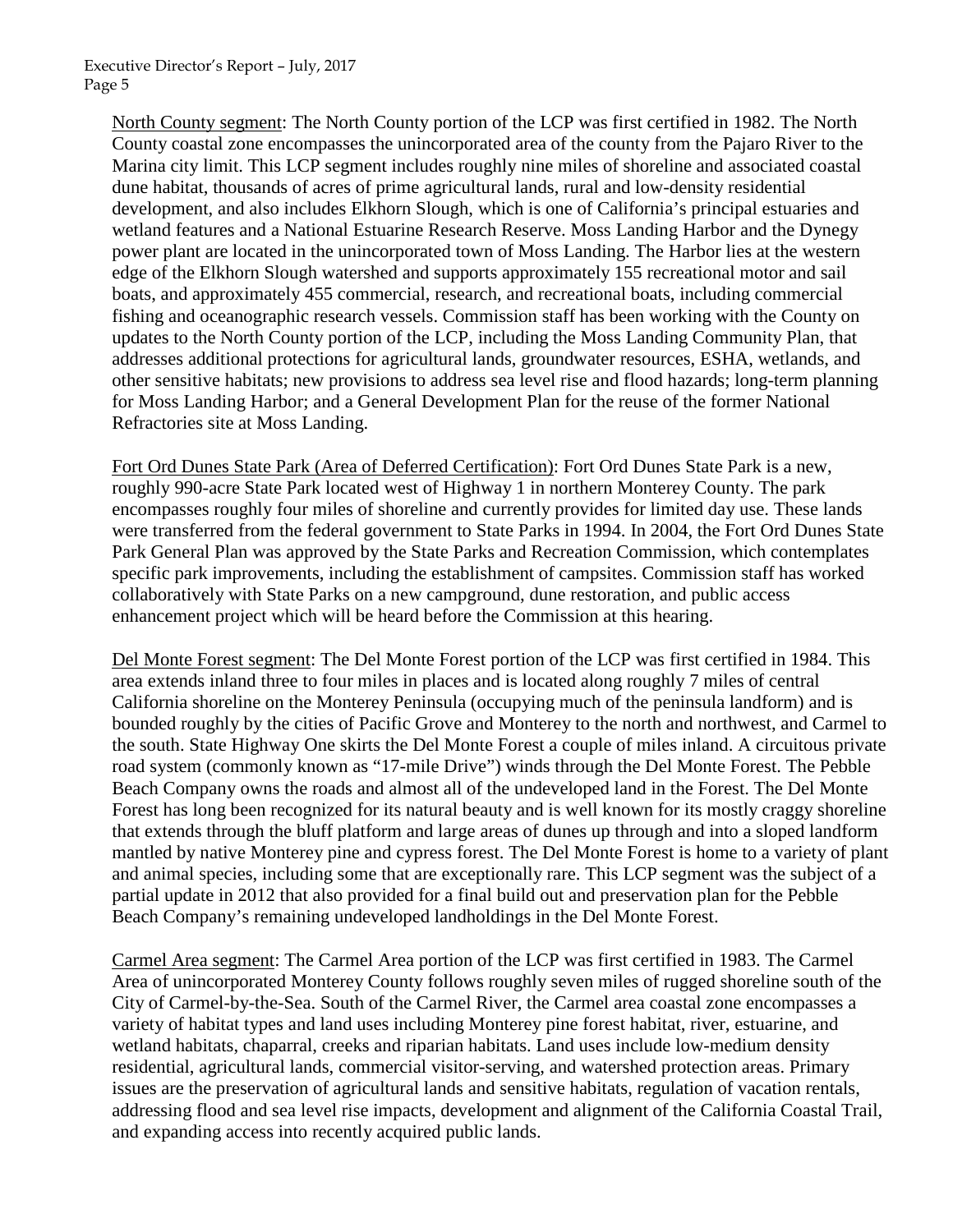> Big Sur segment: The Big Sur coast area of unincorporated Monterey County is over 70 miles in length and stretches from the Carmel area in the north, south to the San Luis Obispo county line just south of the town of Gorda. As the largest planning area in Monterey County (some 150,000 acres), the Big Sur region is also the most geographically distinctive. The Big Sur coastal zone stretches well inland and encompasses a variety of habitat types including chaparral, redwood forest, oak woodland, coastal scrub, river and estuarine, to name a few. The Big Sur coast is world famous for its dramatic scenic shoreline vistas and landscapes, with sweeping undeveloped views of the Santa Lucia Mountains, coastal bluffs, rocky coastline, beaches, and the ocean from Highway 1. The County is in the process of updating this LCP segment and has held public workshops to gather input on a range of issues from identification and protection of sensitive habitats, vacation rental rules, fire protection and fuel modification, California Coastal Trail planning, and provision of water and other public services. Commission staff is working actively with the County on this update.

### **City of Marina**

The incorporated City of Marina is a small coastal community in North Monterey County and is situated roughly between the Salinas River mouth and the Fort Ord Dunes State Park. The City has about three miles of shoreline fronted by restored coastal dune habitat, most of which is in public ownership. The last remaining sand mining plant on the Monterey Bay operates just above the surf line in the northern portion of the City. A consent cease and desist order for that plant's operations is also scheduled to be heard by the Commission at the July 2017 hearing. The coastal zone inland of Highway 1 is limited to roughly 60 acres that includes commercial retail development, visitor-serving overnight accommodations, coastal dunes, and three significant vernal ponds/coastal wetlands. The LCP was certified in 1982 and there have been relatively few amendments. The City is in the early process of comprehensively updating its LCP.

#### **City of Sand City**

The Sand City coastal zone extends from the southern boundary of Fort Ord Dunes State Park to the City of Seaside on the south. West of Highway 1, Sand City has approximately 1.5 miles of shoreline and is comprised primarily of sand dunes. The coastal zone area includes the entire areas west of the highway and a strip of land 200 feet in width inland and adjacent to the highway right-of-way. In addition, the Southern Pacific Railroad right-of-way and 100 feet on the western side of the right-ofway are also located in the coastal zone. Inland areas are developed at urban intensities with residential, commercial, and industrial uses. The LCP was certified in 1982. No updates are planned currently.

#### **City of Seaside**

The City of Seaside coastal zone encompasses roughly 90 acres of land that extends from the shoreline inland of the highway to the terminus of Canyon Del Rey Creek. The Seaside coastal zone includes 500 feet of shore frontage west of Highway 1. A former estuarine complex comprised of Robert's Lake and Laguna Grande makes up the vast portion of the coastal zone inland of the highway. Land uses within the coastal zone include residential, commercial, and park/open space. Habitats found in the Seaside coastal zone include sand dune, estuarine, emergent wetland, and coastal oak woodland. The Seaside LCP was certified by the Commission in 2013.

#### **City of Monterey**

The City of Monterey has divided its Land Use Plan (LUP) into five segments: Cannery Row, Harbor, Del Monte Beach, Skyline, and Laguna Grande (the Laguna Grande LUP remains uncertified). The City does not have a certified Implementation Plan. The Commission awarded the City a Round 2 LCP grant (\$235,000) to help support an LCP certification process. Commission staff continues to work closely with the City to support development of its comprehensive LCP. The City is about halfway through the scheduled work program and has made significant progress on the planned tasks, including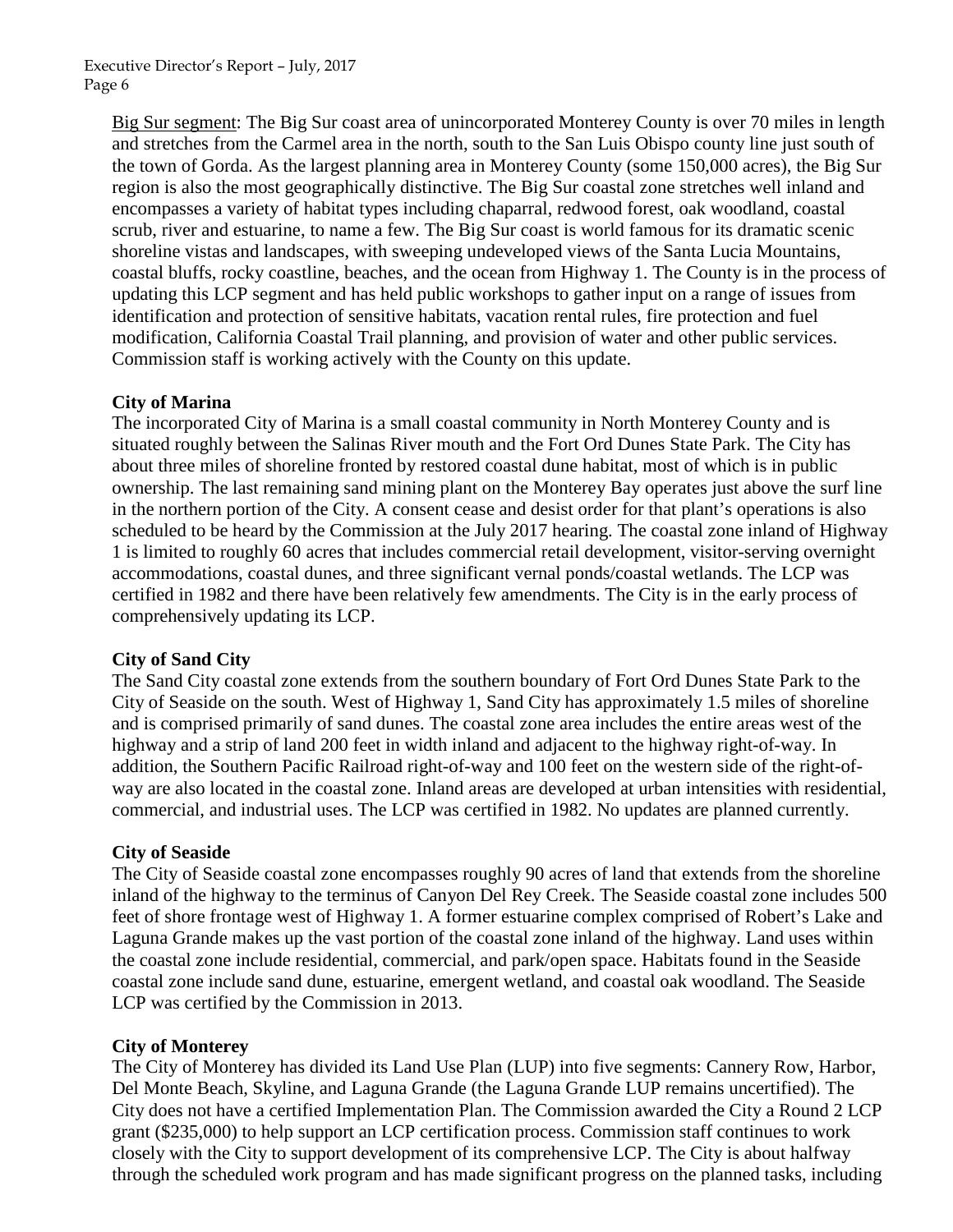> outreach, an Existing Conditions Report (including an analysis of sea level rise vulnerability), and a Vision, Goals, and Objectives Report. Future tasks include development of an Alternatives Report and the LCP. Currently, the LCP is divided into five subareas as described below, but the intention of the grant is to update, consolidate, and adopt a single Land Use Plan and Implementation Plan for the City.

> Cannery Row LUP: The Commission certified the Cannery Row LUP in 1981. The Cannery Row coastal zone is narrow and primarily extends only to the inland portion of Cannery Row itself. Cannery Row is a popular tourist destination, which contains many shops, restaurants, several hotels, and the Monterey Bay Aquarium. The Cannery Row coastline is generally rocky but there are two accessible beaches: McAbee Beach and San Carlos Beach. Public and visual access to the coastline is blocked in many locations by development, but there are seven public access areas along the 0.7-mile stretch of Cannery Row. A popular recreational trail (part of the California Coastal Trail (CCT)) passes through the Cannery Row coastal zone.

Harbor LUP: The Commission certified the Harbor LUP in 2003. The Harbor LUP segment is comprised of shoreline property along Monterey Bay and is located west of the U.S. Naval Postgraduate School Property and southeast of Cannery Row. This segment is a hub of the tourist and fishing industry and includes the recreational Fisherman's Wharf (Wharf No. 1), the commercial fishing facilities on Wharf No. 2, and two marinas. Window-on-the-Bay Park, the recreational trail (a segment of the CCT), and a portion of Monterey State Beach all lie within this segment. The area contains many of the historic sites of the Monterey State Historic Park.

Del Monte Beach LUP: The Commission certified the Del Monte Beach LUP in 2003. This area abuts the Harbor planning area to the west and the Seaside City limit to the east. Major properties in this area include: the U.S. Naval Postgraduate School; an abandoned wastewater treatment pump station; the Del Monte Beach Tract 2 subdivision (the Commission approved a re-subdivision of this area in 2002, which reduced the number of developable parcels from 60 to 11); the Del Monte Beach Tract 1 subdivision; the oceanfront Ocean Harbor House condominium complex; City and State Parks beach properties; the CCT recreation trail; and the shorefront Monterey Beach Hotel at the Seaside City limit. The Del Monte Beach LUP area contains significant sand dune resources. The Naval Postgraduate School has restored portions of its property with native vegetation. The Commission required four-anda-half acres of dune habitat to be restored as part of the Del Monte Beach Tract 2 re-subdivision. Portions of the State Parks properties have been restored, with plans for additional restoration in the future.

Skyline LUP: The Commission certified the Skyline LUP in 1992. The most important environmental element of the Skyline planning area is its significant stands of native Monterey pine forest, which shelters unique and sensitive plant associations and endemic species. Existing development in this planning area includes Community Hospital of the Monterey Peninsula and the U.S. Army Presidio.

Laguna Grande LUP: This LUP was never certified, and an Implementation Plan was not developed.

## **City of Pacific Grove**

The City of Pacific Grove is a relatively small coastal city in Monterey County, located immediately west of the City of Monterey and upcoast of the unincorporated Del Monte Forest area. The city's coastal zone is 458 acres, stretching from the Monterey Bay Aquarium to the Asilomar Conference Grounds. The coastal zone includes numerous land use types, including residential and commercial development near its downtown core, as well as restored dune habitat located within Asilomar State Beach. The Land Use Plan was certified by the Commission in 1991, but no Implementation Plan has been approved. As such, the Commission continues to issue coastal development permits in Pacific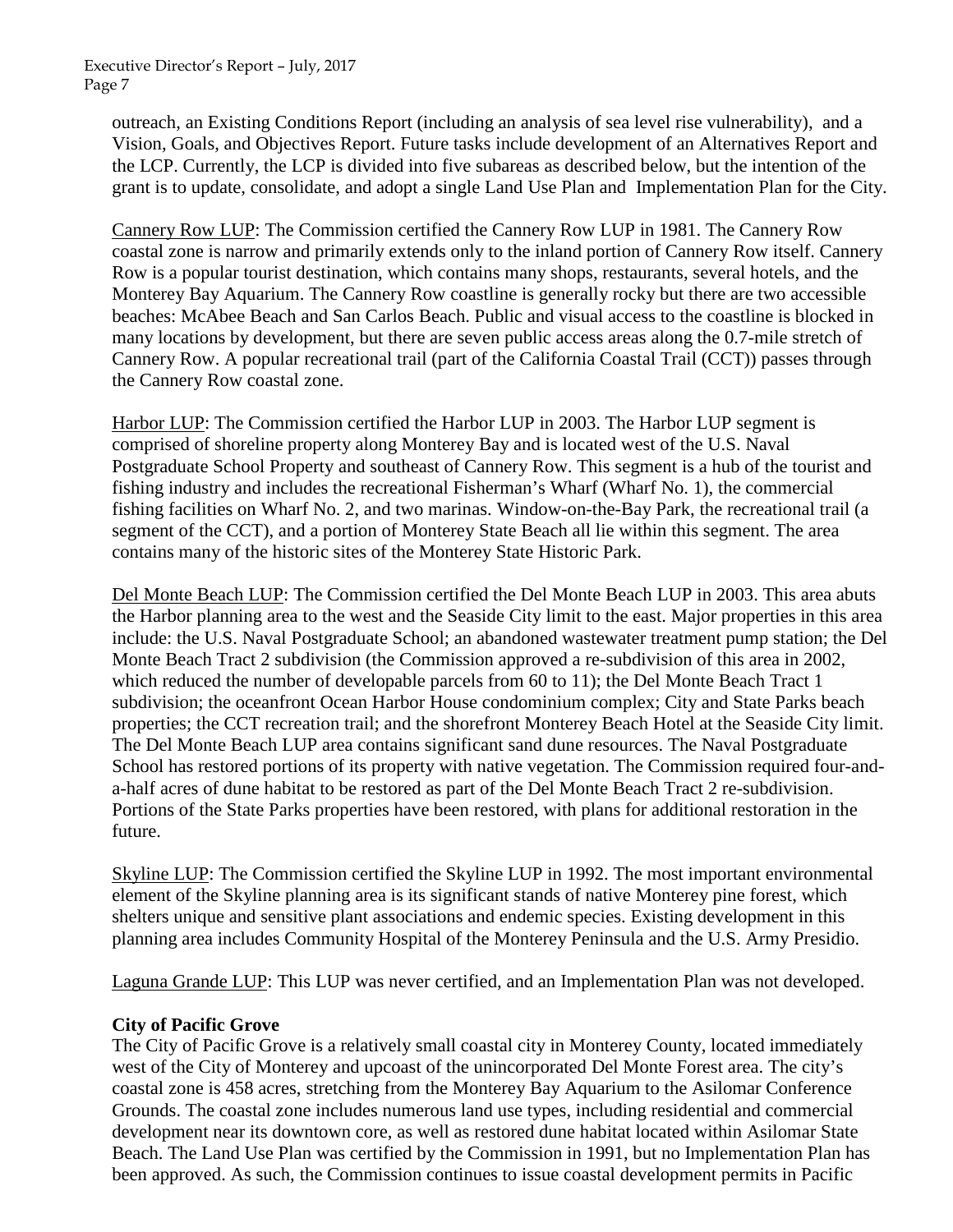> Grove's coastal zone. The Commission approved a Round 1 LCP Grant in 2013 (\$130,000) for the city to complete its LCP. This grant period ran from April 2014 to April 2016, and resulted in extensive public outreach on core coastal resource issues and a Climate Change Vulnerability Assessment, both of which helped form the basis for an updated LUP and a new IP which are currently being heard by the City's City Council and are expected to be submitted to the Coastal Commission shortly. Commission staff continues to work closely with City staff on its LCP update, which will ultimately result in a fully certified LCP for the City.

## **City of Carmel-by-the-Sea**

The City of Carmel is located west of Highway 1 and south of the Monterey peninsula between the Del Monte Forest and the Carmel planning area of Monterey County. The City is renowned for its milelong stretch of white sand beach and quaint residential dwellings nestled among a forest of Monterey pine and oak trees. Land uses within the City are primarily residential, commercial, and open space recreation. The central core of the village is commercial and is comprised of a mix of restaurants, art galleries, and shops that attract visitors from around the State and beyond. Beyond the commercial core are residential uses and visitor serving accommodations, with the remaining area consisting of predominantly open space and parklands. Carmel's LCP was certified in 2004 and contains specific measures to protect the unique village character including historic residences, forest resources, public views, and the spectacular white sand beach.

## **Sea Level Guidance Implementation Outreach (SP 3.1)**

Commission staff have been providing regular outreach and training sessions to support implementation of the Commission's Sea Level Rise (SLR) Guidance and in support of LCP Grant work. In June staff participated in several events:

## **San Diego Safeguarding California Plan Workshop**

On June 12<sup>th</sup>, Commission staff participated in the San Diego Safeguarding California Plan workshop hosted by the California Natural Resources Agency as a part of efforts to update the State's Climate Adaptation Strategy. Also, as a second part of this meeting, Commission staff contributed at the public input workshop focused on updates to the Ocean Protection Council's Sea Level Rise Guidance document.

## **San Diego Living Shorelines Workshop**

On June 20<sup>th</sup>, Commission staff attended a regional meeting on Living Shorelines hosted by the San Diego Climate Collaborative; this workshop focused on the potential for implementation of various living shoreline adaptation strategies along the Southern California coastline.

## **Coast and Ocean Climate Action Team Working Group**

On June 28, 2017 Coastal Commission Sea Level Rise Team members participated in the Coast and Ocean Climate Action Team Working Group discussion to receive a status update and provide input to the Ocean Protection Council on the update of the State Sea Level Rise Guidance. As previously reported, the OPC is leading an effort to update the State's Sea Level Rise Guidance based on the sea level rise science and projections contained in the *Rising Seas in California* report, released in April 2017. Commission staff also participated in a smaller coastal state agency group meeting with OPC, BCDC, State Coastal Conservancy, and State Lands Commission staff on June 29, 2017 to further discuss how the current State Sea Level Rise Guidance is being used, and recommendations for the updated guidance.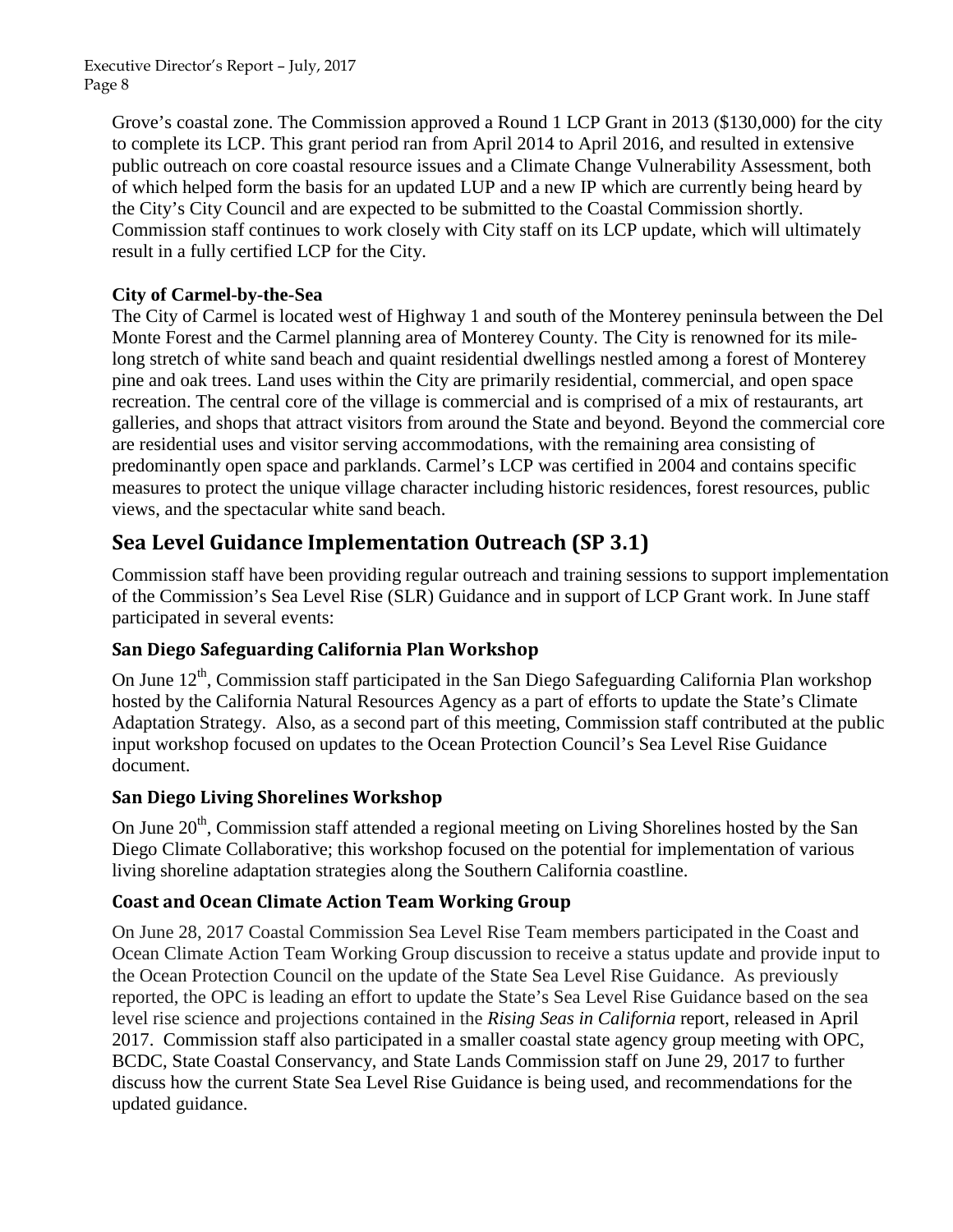# **Meetings and Events**

## **Coastal Commission Webinar on Coastal Agriculture**

On June 2nd, Commission staff conducted a webinar on coastal agriculture. The one-hour webinar provided an opportunity for local governments, resource agencies, landowners, and members of the public to learn about the permit process and emerging issues related to coastal agriculture. There were presentations on four topics, with draft supplementary materials, which are posted to the Commission's Agriculture Webpage. The materials include:

- An overview of the permit process for agricultural activities in the coastal zone;
- An overview of the Commission's past actions related to supplemental uses on agricultural lands;
- A fact sheet on managing public access on agricultural lands; and
- A fact sheet on opportunities for carbon storage on active rangelands.

There were nearly 50 participants at the webinar. Commission staff will be finalizing the draft documents and posting them to the Commission's website this fall.

## **Dedication of the Peter Douglas Accessway in La Conchita**

On June 22, 2017, the Peter M. Douglas Coastal Accessway was dedicated in the La Conchita area of Ventura County. The accessway was created pursuant to an [Assembly Resolution](https://leginfo.legislature.ca.gov/faces/billNavClient.xhtml?bill_id=201520160ACR58) introduced by (former) Assemblyman Das Williams (now a Santa Barbara County Supervisor) in 2015 to recognize Peter's unique contributions to the Ventura Highway 101 widening and HOV project.

Highway 101 in the La Conchita area runs directly adjacent to the ocean, providing outstanding views of the beach and ocean. Pre-project conditions were not conducive to either bicycling along or pedestrian access to the beach, but given the beauty of the area many people could not resist the pull of the sea and would bicycle ride alongside high speed traffic delineated only by a simple white stripe along the Highway shoulder. Pedestrians would illegally park along the edge of Highway and climb over a pile of rip rap to reach the beach.

When Caltrans applied to the County to widen the Highway and install HOV lanes, the initial plans included a bike/pedestrian path inland of the new widened Highway (and the parallel rail lines), thus pushing the California Coastal Trail segment well inland - far from the sight, sound and smell of the ocean. Through Peter's persistence, the project was modified to locate the 4.1 mile CCT segment on the ocean side of the Highway, plus significantly upgrade the former drainage culvert that the La Conchita community had been using to get under the railroad and highway to the beach beyond. This new pedestrian underpass is now the Peter Douglas Coastal Accessway.